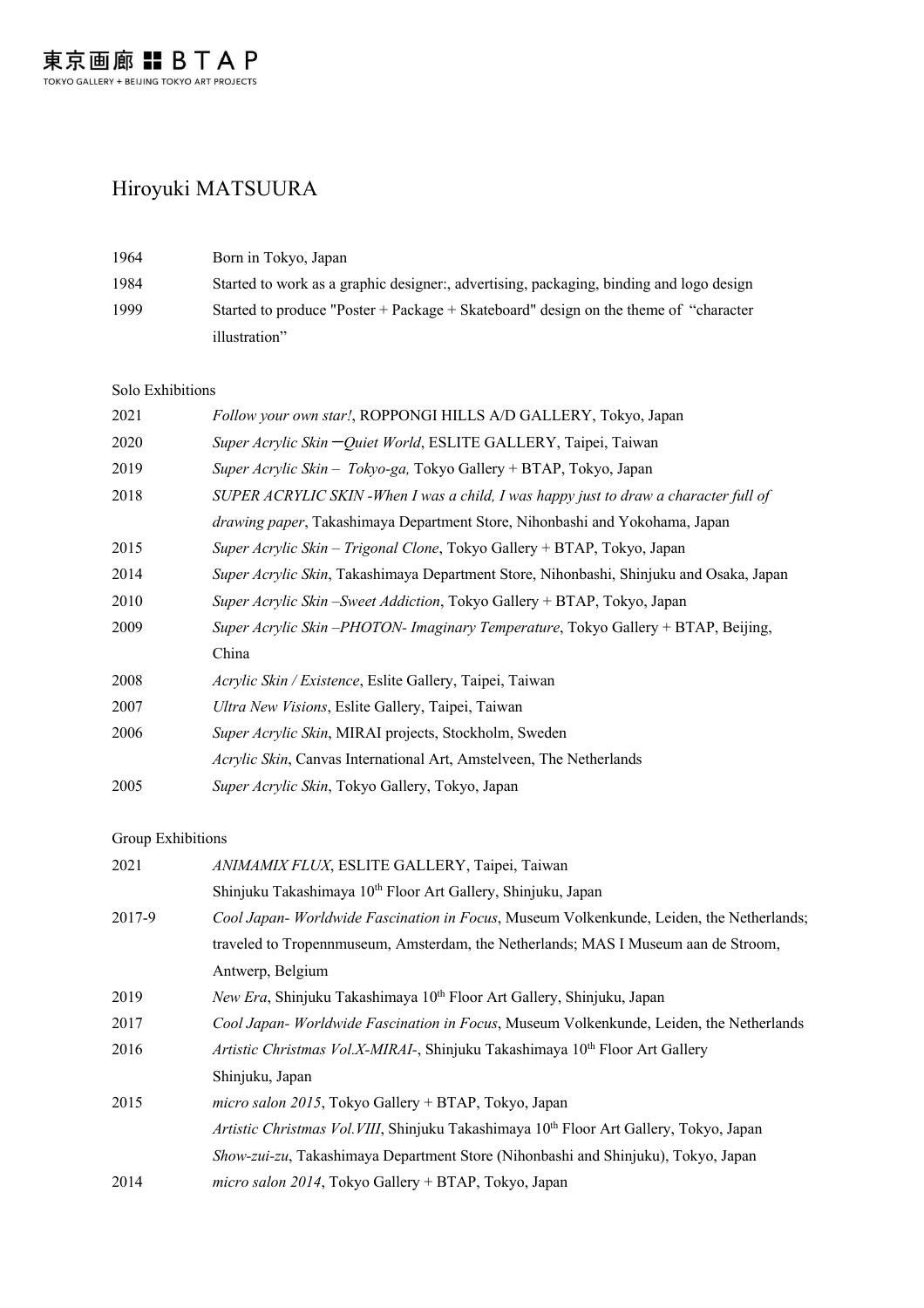|         | Painting/Figurative, Shinjuku Takashimaya 10th Floor Art Gallery, Tokyo, Japan                   |
|---------|--------------------------------------------------------------------------------------------------|
| 2013    | micro salon 2013, Tokyo Gallery + BTAP, Tokyo, Japan                                             |
|         | Artistic Christmas Vol. VII, Shinjuku Takashimaya 10th Floor Art Gallery, Tokyo, Japan           |
|         | Summer Show 2013, Takashimaya Department Store (Nihonbashi and Shinjuku), Tokyo, Japan           |
|         | la decoration, Takashimaya Department Store (Nihonbashi), Tokyo, Japan                           |
| 2012    | micro salon 2012, Tokyo Gallery + BTAP, Tokyo, Japan                                             |
|         | Artistic Christmas Vol. VI, hinjuku Takashimaya 10 <sup>th</sup> Floor Art Gallery, Tokyo, Japan |
|         | Takashimaya Rose - Art Session, Takashimaya Department Store (Nihonbashi, Yokohama,              |
|         | Shinjuku, Osaka and Kyoto), Japan                                                                |
|         | Fantasy and Absurd Reality of Japanese Contemporary Art, Edwin's Gallery, Jakarta, Indonesia     |
| 2011-12 | Future Pass - From Asia to the World, Abbazia di San Gregorio, Venice, Italy, Wereldmuseum       |
|         | Rotterdam, The Netherlands, National Taiwan Museum of Fine Arts, Taipei, Taiwan, and             |
|         | Today Art Museum, Beijing, China                                                                 |
| 2010    | micro salon 60, Tokyo Gallery + BTAP, Tokyo, Japan                                               |
| 2009    | Animamix Biennial 2009-2010, Museum of Contemporary Art, Shanghai, China                         |
|         | Animamix Biennial-Visial Attract & Attack, Museum of Contemporary Art, Taipei, Taiwan            |
|         | Enliven- In Between Realities and Fiction -Animamix Biennial 2009-2010, Today Art Museum         |
|         | Beijing, China                                                                                   |
| 2008    | Japanese Contemporary Art, Gallery IHN, Seoul, Korea                                             |
|         | Milestones, Tokyo Gallery + BTAP, Beijing, China                                                 |
| 2007    | aniManga / VIA07 Festival international, France                                                  |
|         | Japanese Contemporary Arts, Gallery Sun Contemporary, Seoul, Korea                               |
|         | Works in Progress, Tokyo Gallery + BTAP, Beijing, China                                          |
| 2006    | JAPANIMATION!, Tokyo Gallery + BTAP, Beijing, China                                              |
|         | Fiction @ Love, Museum of Contemporary Art Shanghai, Shanghai, China                             |
| 2005    | Techno - Orientalism, Beijing Tokyo Art Projects, Beijing, China                                 |
|         | The 1st China International Animation and Comic Industrial Expo, Hangzhou and Beijing,           |
|         | China                                                                                            |
| 2004    | Fiction. Love - Ultra New Vision in Contemporary Art, Museum of Contemporary Art, Taipei,        |
|         | Taiwan                                                                                           |
| 2003    | TAP Gallery, Sydney, Australia                                                                   |
|         | STEP Gallery, Melbourne, Australia                                                               |
|         | Bruce Watling Gallery, Brisbane, Australia                                                       |
| 2002    | IAIO International Art Exhibition, The Air Gallery, London, UK                                   |
|         | Traveling exhibition: 4 cities in Australia, Bruce Watling Gallery, Gold Coast, Australia        |
|         |                                                                                                  |

Awards